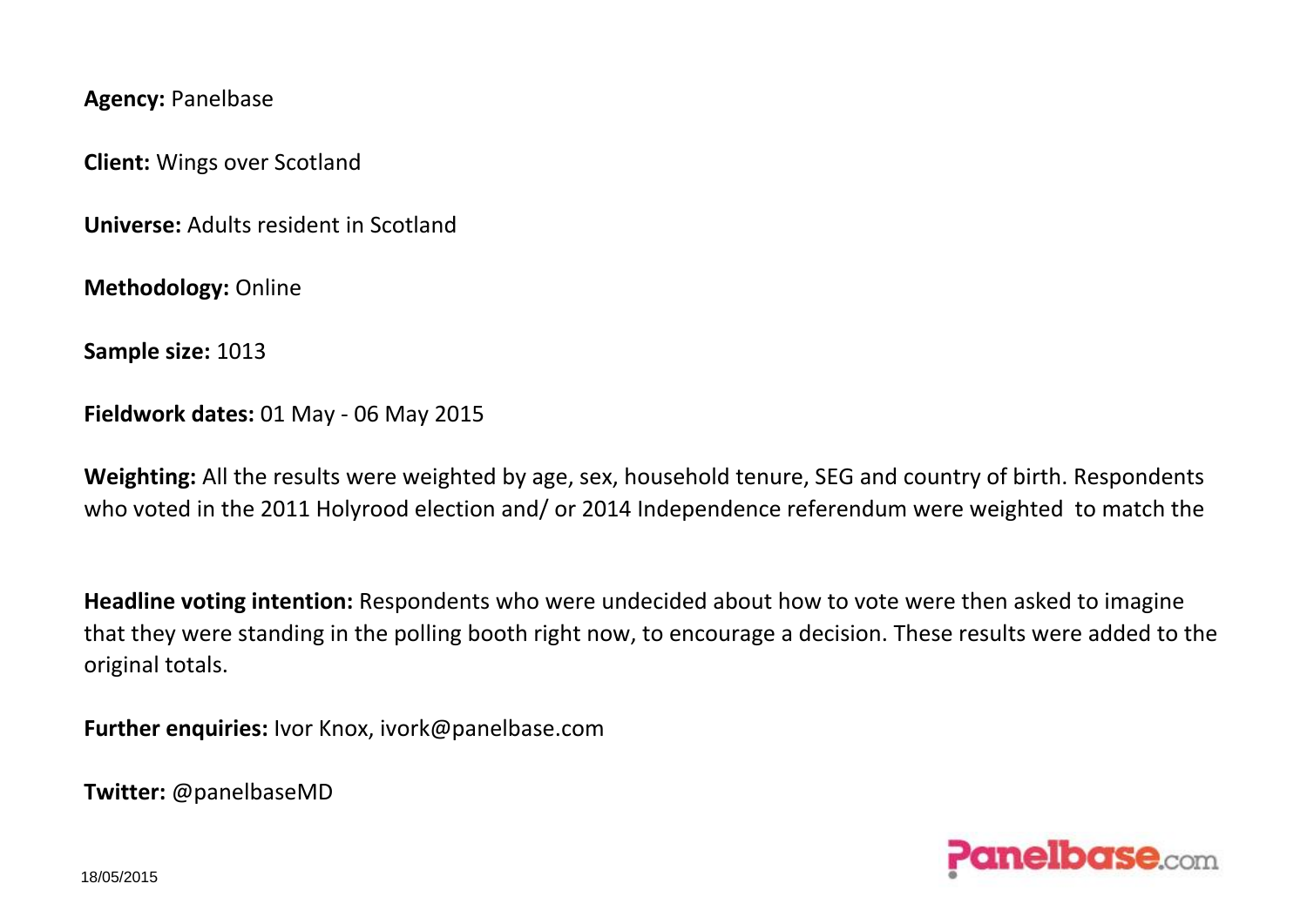| Base: 1,013                               |                                           | Total          |                       |                                               | GenderXAge     |                |                        |                 | Socio-Economic Grade |                   |                |              |                | 2015 intention        |              |             |                      | Did you vote in Scotland in the 2011 Scottish Parliamentary Election? If so, who |                                               |                       |                     |              | 2014 Scottish Referendum |                      |                          |                 | Q15. Which football club, if any, do you support? |              |                 |                       |
|-------------------------------------------|-------------------------------------------|----------------|-----------------------|-----------------------------------------------|----------------|----------------|------------------------|-----------------|----------------------|-------------------|----------------|--------------|----------------|-----------------------|--------------|-------------|----------------------|----------------------------------------------------------------------------------|-----------------------------------------------|-----------------------|---------------------|--------------|--------------------------|----------------------|--------------------------|-----------------|---------------------------------------------------|--------------|-----------------|-----------------------|
|                                           |                                           |                |                       |                                               |                |                |                        |                 |                      |                   |                |              |                |                       |              |             |                      |                                                                                  | did you vote for with your constituency vote? |                       |                     |              |                          |                      |                          |                 |                                                   |              |                 |                       |
|                                           |                                           |                |                       | Male x 18- Male x 35- Male x 55+ Female x 18- |                |                | emale x 35-            |                 | ABC1                 | C <sub>2</sub> DE | Conservativ    | Labour       | Liberal        | SNP                   | <b>UKIP</b>  | Green Party | Other<br>Conservativ | Labour                                                                           | Liberal                                       | SNP                   |                     | Didn't vote  |                          | voted Yes I voted No | I did not                | Celtic          | Ranger                                            | Another      | A non-          |                       |
|                                           |                                           |                | 34                    |                                               |                | 34             | 54                     | Female x<br>55+ |                      |                   |                |              | Democrat       |                       |              |             |                      |                                                                                  | Democrat                                      |                       | Green<br>Party/Othe |              |                          |                      | vote                     |                 |                                                   | Scottish     | Scottish        | None/l'm<br>not       |
|                                           |                                           |                |                       |                                               |                |                |                        |                 |                      |                   |                |              |                |                       |              |             |                      |                                                                                  |                                               |                       |                     |              |                          |                      |                          |                 |                                                   | club         | club            | erested i<br>football |
|                                           |                                           |                |                       |                                               |                |                |                        |                 |                      |                   |                |              |                |                       |              |             |                      |                                                                                  |                                               |                       |                     |              |                          |                      |                          |                 |                                                   |              |                 |                       |
| Q4a/Q4b combined.                         | <b>Base: Likely voters</b>                | 911            | 127                   | 16                                            | 159            |                | 164                    | 184             | 424                  | 487               | 128            | 239          |                | 433                   |              |             |                      | 10<br>233                                                                        |                                               | 34                    |                     | 16           | 406                      | 489                  |                          | 10              | 148                                               | 168          |                 | 428                   |
| Who do you<br>currently intend to         |                                           | (922)          | (75)                  | (187)                                         | (182)          | (110)          | (183)                  | (185)           | (575)                | (347)             | (148)          | (216)        | (58)           | (428)                 | (32)         | (30)        | (10)                 | (126)<br>(195)                                                                   | (72)                                          | (325)                 | (37)                | (167)        | (422)                    | (484)                | (16)                     | (95             | (123)                                             | (172)        | (86             | $(456)$<br>196        |
| vote for? (Likely                         |                                           | 433            | 67                    | 83                                            | 72             |                |                        | 76              | 166                  | 267               |                |              |                | 433                   |              |             |                      | 50                                                                               |                                               | 287                   |                     | 69           | 348                      | 77                   |                          |                 | 61                                                | 94           | 29              |                       |
| roters)                                   |                                           | 48%            | 53%                   | 52%                                           | 45%            | 48%            | 48%                    | 42%             | 39%                  | 55%               |                |              |                | 100%                  |              |             |                      | 22%<br>9%                                                                        | 22%                                           | 84%                   | 38%                 | 42%          | 86%                      | 16%                  | 50%                      | 57%             | 41%                                               | 56%          | 40%             | 46%<br>89             |
|                                           | abou                                      | 239            |                       |                                               | $\overline{a}$ |                |                        |                 |                      | 128               |                | 239          |                |                       |              |             |                      | 152                                                                              |                                               |                       |                     |              |                          | 203                  |                          |                 | 60                                                |              |                 |                       |
|                                           |                                           | 26%            | 22%                   | 27%                                           | 28%            | 28%            | 30%                    | 23%             | 26%                  | 26%               |                | 100%         |                |                       |              |             |                      | 16%<br>65%                                                                       | 195                                           | 6%                    | 19%                 | 23%          | 9%                       | 42%                  | 7%                       | 23 <sup>c</sup> | 40%                                               | 25%          | 35%             | $\frac{21\%}{79}$     |
|                                           | Conservativ                               | 128<br>14%     |                       |                                               | 29             |                | 2 <sup>1</sup>         | 41              | 83                   |                   |                |              |                |                       |              |             |                      |                                                                                  | 14                                            |                       |                     |              |                          | 120                  |                          |                 |                                                   | 17           |                 |                       |
|                                           | Liberal Democra                           |                | 9%                    | 10%                                           | 18%            | 9%             | 13%                    | 23%             | 20%                  | 9%                | 100%           |              |                |                       |              |             |                      | 66%                                                                              | 6%<br>18%                                     | 4%                    | 13%                 | 11%          | 1%                       | 25%                  | 25%                      | 11 <sup>°</sup> | 8%                                                | 10%          | 10%             | $\frac{19\%}{26}$     |
|                                           |                                           | 5%             | 5%                    | 3%                                            | 6%             | 5%             | 4%                     | 8%              | 8%                   | 3%                |                |              | 100%           |                       |              |             |                      | 5%<br>1%                                                                         | 35%                                           | 2 <sup>0</sup>        |                     | 8%           | 1%                       | 8%                   |                          | $\mathbf{A}^c$  | 2%                                                | 6%           | 75              | 6%                    |
|                                           | <b>UKIP</b>                               | 32             |                       |                                               |                |                |                        |                 | 13                   |                   |                |              |                |                       |              |             |                      |                                                                                  | 11                                            |                       |                     |              |                          | 27                   |                          |                 |                                                   |              |                 | 17                    |
|                                           |                                           | 3%             | 6%                    | 5%                                            | 3%             |                | 3%                     | 3%              | 3%                   | 4%                |                |              |                |                       | 100%         |             |                      | 5%<br>4%                                                                         | 3 <sup>5</sup>                                | 2%                    | 9%                  | 5%           | 1%                       | 6%                   | 9%                       |                 | 7%                                                | 2%           |                 |                       |
|                                           | Green Party                               |                |                       |                                               |                |                |                        |                 |                      |                   |                |              |                |                       |              |             |                      |                                                                                  |                                               |                       |                     |              |                          |                      |                          |                 |                                                   |              |                 | $\frac{4\%}{13}$      |
|                                           |                                           | 2%             | <1%                   | 2%                                            | $-15$          | R <sup>0</sup> | 2%                     | 1%              | 2%                   | 2%                |                |              |                |                       |              | 100%        |                      | $-1%$                                                                            | -33                                           | $\leq 1$ <sup>o</sup> | 20%                 | 8%           | 1%                       | 3%                   |                          | <1              | 2%                                                | 1%           | 13              | 3%                    |
|                                           | Other                                     |                |                       |                                               |                |                |                        |                 |                      |                   |                |              |                |                       |              |             |                      |                                                                                  |                                               |                       |                     |              |                          |                      |                          |                 |                                                   |              |                 |                       |
|                                           |                                           | 2%             | 5%                    | 2%                                            |                | 2%             | 1%                     | 1%              | 2%                   | 1%                |                |              |                |                       |              |             | 100%                 | 1%                                                                               |                                               | 2 <sup>9</sup>        |                     | 5%           | 1%                       | 2%                   | 9%                       | $\mathbf{A}$    |                                                   |              | 4 <sup>9</sup>  | $2\%$                 |
|                                           |                                           |                |                       |                                               |                |                |                        |                 |                      |                   |                |              |                |                       |              |             |                      |                                                                                  |                                               |                       |                     |              |                          |                      |                          |                 |                                                   |              |                 |                       |
| Q15. Which football                       | Base: Al                                  | 1013           | 150                   | 169                                           | 167            | 152            | $\overline{17}$        | 198             | 46                   | 552               | 136            | 262          |                | 443                   |              |             | $\overline{2}$       | 250<br>110                                                                       |                                               | 35                    |                     | 225          | 438                      | 541                  |                          | 11              | 159                                               | 179          |                 | 483                   |
| club, if any, do you<br>support?          |                                           | (1013)         | (87)                  | (200)                                         | (189)          | (143)          | (198)                  | (196)           | (626)                | (387)             | (157)          | (236)        | (60)           | (436)                 | (35)         | (34)        | (13)                 | (132)<br>(207)                                                                   | (76)                                          | (336)                 | (37)                | (225)        | (447)                    | (532)                | (34)                     | (99)            | (132)                                             | (181)        | (100)           | (511)                 |
|                                           | Rangers                                   | 159            | 20                    |                                               |                |                | $\overline{2}$         |                 |                      | 11                |                |              |                | 62                    |              |             |                      | 59                                                                               |                                               |                       |                     | 3C           |                          | 102                  |                          |                 |                                                   |              |                 |                       |
|                                           |                                           | 16%            | 14%                   | 18%                                           | 19%            | 25%            | 13%                    | 8%              | 11%                  | 20%               | 9%             | 25%          | 6%             | 14%                   | 365          | 11%         |                      | 15%<br>24%                                                                       | 11%                                           | 13%                   |                     | 13%          | 139                      | 19%                  | <1%                      | $\leq 1$        | 100%                                              |              |                 |                       |
|                                           | Celtic                                    | 113<br>11%     | 30                    | 28                                            |                |                |                        | 12              | 41                   |                   |                | 28           |                | 60                    |              |             |                      |                                                                                  | 48                                            |                       |                     | 20           | 68                       | 41                   |                          |                 |                                                   |              |                 |                       |
|                                           | Another Scottish club                     | 179            | 20%                   | 17%                                           | 9%             | 6%             | 10%<br>$\overline{22}$ | 6%              | 9%                   | 13%               | 9%             | 11%          | 9%             | 13%<br>10             |              | 1%          | 18%                  | 5%<br>19%                                                                        | 6%                                            | 9%                    | 8%                  | 9%           | 16%                      | 8%                   | 9%                       | 100             | 21%                                               |              | 2%              |                       |
|                                           |                                           | 18%            | $\overline{2}$<br>19% | 27%                                           | 29%            | 6%             | 12%                    | 25<br>13%       | 85<br>18%            | 17%               | 13%            | 17%          | 20%            | 22%                   | 9%           | 9%          |                      | 36<br>20%<br>15%                                                                 | 15%                                           | 25%                   |                     | 22<br>10%    | 8<br>20%                 | 83                   | 28%                      |                 |                                                   | 100%         | 6%              |                       |
|                                           | A non-Scottish club                       |                | $\overline{2}$        |                                               |                | 22             |                        |                 |                      |                   |                | 31           |                | 29                    |              |             |                      |                                                                                  | 22                                            |                       | 9%                  | 30           |                          | 15%<br>54            |                          |                 |                                                   |              |                 |                       |
|                                           |                                           | 9%             | 18%                   | 10%                                           | 6%             | 14%            | 4%                     | 4%              | 10%                  | 8%                | 6%             | 12%          | 11%            | 6%                    | 3%           | 5%          | 28%                  | 10%                                                                              | 9%<br>12%                                     | 6%                    | 5%                  | 13%          | 6%                       | 10%                  | 30%                      | 2 <sup>9</sup>  | 2%                                                | 3%           | 100%            |                       |
|                                           | None/I'm not interested in football       | 483            |                       |                                               | 62             |                | 10 <sub>i</sub>        | 135             | 241                  | 242               | $\overline{8}$ |              | $\overline{2}$ | 20                    |              |             |                      | 87                                                                               |                                               |                       |                     | 123          | 207                      | 264                  |                          |                 |                                                   |              |                 | 483                   |
|                                           |                                           | 48%            | 30%                   | 31%                                           | 37%            | 51%            | 60%                    | 70%             | 52%                  | 44%               | 63%            | 37%          | 57%            | 45%                   | 52%          | 74%         | 54%                  | 50%<br>35%                                                                       | 58                                            | 49%                   | 71%                 | 55%          | 47%                      | 49%                  | 33%                      |                 |                                                   |              |                 | 100%                  |
|                                           |                                           |                |                       |                                               |                |                |                        |                 |                      |                   |                |              |                |                       |              |             |                      |                                                                                  |                                               |                       |                     |              |                          |                      |                          |                 |                                                   |              |                 |                       |
| Q16. Do you                               | Base: All                                 | 1013           | 150                   | 169                                           | 167            | 152            | 177                    | 198             | 461                  | 552               | 136            | 262          | A5             | 443                   |              |             | $\overline{2}$       | 110<br>250                                                                       | 63                                            | 35                    |                     | 225          | 438                      | 541                  | പ                        | 11              | 159                                               | 179          |                 | 483                   |
| upport The<br>Offensive Behavio           |                                           | (1013)         | (87)                  | (200)                                         | (189)          | (143)          | (198)                  | (196)           | (626)                | (387)             | (157)          | (236)        | (60)           | (436)                 | (35)         | (34)        | (13)                 | (207)<br>(132)                                                                   | (76)                                          | (336)                 | (37)                | (225)        | (447)                    | (532)                | (34)                     | (99)            | (132)                                             | (181)        | (100)           | (511)                 |
| Football) Act 2012? I support the Act     |                                           | 613            |                       |                                               | 104            |                | 10                     | 116             | 304                  | 309               |                | 161          | -32            | 292                   |              |             |                      | 152<br>-62                                                                       |                                               | 224                   |                     | 119          | 272                      | 324                  |                          |                 |                                                   | 136          |                 | 258                   |
|                                           |                                           | 60%            | 66%                   | 58%                                           | 62%            | 63%            | 57%                    | 59%             | 66%                  | 56%               | 58%            | 61%          | 67%            | 66%                   | 31%          | 68%         | 25%                  | 56%<br>61%                                                                       | 82%                                           | 63%                   | 50%                 | 53%          | 62%                      | 60%                  | 48%                      | 64              | 59%                                               | 76%          | 675             | $\frac{54\%}{39}$     |
|                                           | I think it should be abolished            | 141            |                       | 34                                            | 29             | 21             |                        | 22              | 57                   |                   | 21             | 42           |                | 47                    |              |             |                      |                                                                                  | 52                                            |                       |                     | -19          | 55                       | 81                   |                          |                 | 46                                                | 18           |                 |                       |
|                                           |                                           | 14%            | 13%                   | 20%                                           | 17%            | 14%            | 9%                     | 11%             | 12%                  | 15%               | 15%            | 16%          | 10%            | 10%                   | 36%          | 13%         | 44%                  | 19%<br>21%                                                                       | 75                                            | 12%                   | 14%                 | 8%           | 13%                      | 15%                  | 14%                      | $25^{\circ}$    | 29%                                               | 10%          | 15%             | $8%$<br>185           |
|                                           | Don't know/don't care                     | 259            | 33                    | 37                                            | 34             | 36             | 59                     | 60              | 100                  | 155               | 37             | 58           |                | 10 <sub>1</sub>       |              |             |                      | 45                                                                               |                                               |                       |                     | 87           | 11                       | 136                  |                          |                 | 20                                                | 24           |                 |                       |
|                                           |                                           | 26%            | 22%                   | 22%                                           | 21%            | 24%            | 33%                    | 30%             | 22%                  | 29%               | 27%            | 22%          | 22%            | 24%                   | 33%          | 19%         | 30%                  | 24%<br>18%                                                                       | 11%                                           | 25%                   | 37%                 | 39%          | 25%                      | 25%                  | 38%                      | 119             | 13%                                               | 14%          | 18%             | 38%                   |
| Q17. The purchase                         | <b>Base: All</b>                          | 1013           | 150                   | 169                                           | 167            | 152            | 177                    | 198             | 461                  | 552               | 136            | 262          |                | 443                   |              |             | $\overline{2}$       | 110<br>250                                                                       | 62                                            | 358                   |                     | 225          | 438                      | 541                  | $\overline{\mathcal{U}}$ | 11              | 159                                               | 179          |                 | 483                   |
| and consumption of                        |                                           | (1013)         | (87)                  | (200)                                         | (189)          | (143)          | (198)                  | (196)           | (626)                | (387)             | (157)          | (236)        | (60)           | (436)                 | (35)         | (34)        | (13)                 | (132)<br>(207)                                                                   | (76)                                          | (336)                 | (37)                | (225)        | (447)                    | (532)                | (34)                     | (99)            | (132)                                             | (181)        | (100)           | (511)                 |
| alcohol has been<br>banned inside         | Alcohol should stay banned                | 710            | 80                    | 112                                           | 112            | 103            | 135                    | 165             | 328                  | 382               | 94             | 186          | 40             | 321                   | 16           |             |                      | 66<br>169                                                                        | 46                                            | 272                   |                     | 152          | 313                      | 379                  | 18                       |                 | 112                                               | 124          | 61              | 344                   |
| Scottish football                         |                                           | 70%            | 53%                   | 66%                                           | 67%            | 68%            | 78%                    | 83%             | 71%                  | 69%               | 69%            | 71%          | 83%            | 72%                   | 48%          | 84%         | $30^\circ$           | 60%<br>67%                                                                       | 74%                                           | 76%                   | 74%                 | 67%          | 71%                      | 70%                  | 52%                      | 67              | 70%                                               | 70%          | 68%             |                       |
| grounds since 1980<br>Do you think the    | Alcohol should be reintroduced            | <b>GR</b>      |                       |                                               | 23             |                |                        |                 | 46                   |                   |                |              |                | AC.                   |              |             |                      |                                                                                  | 35                                            |                       |                     |              | A <sub>3</sub>           | 51                   |                          |                 | 23                                                | 16           |                 | $\frac{71\%}{26}$     |
| ban should stay in                        |                                           | 10%            | 16%                   | 16%                                           | 14%            | 7%             | 5%                     | 2%              | 10%                  | $\overline{93}$   | 119            | 9%           | 49             | 9%                    | 29%          |             | 15%                  | 11%<br>14%                                                                       | 12%                                           | 8%                    | 13%                 | 6%           | 10%                      | $9\%$                | 12%                      | $22^{\circ}$    | 14%                                               | 9%           | 115             | 5%                    |
| place, or should it<br>be repealed?       | Alcohol should be reintroduced, except at | 72             | 22                    |                                               | 14             |                |                        |                 | 28                   |                   |                |              |                | 41                    |              |             |                      |                                                                                  | 16                                            |                       |                     |              | 33                       | 33                   |                          |                 |                                                   | 28           |                 | $\overline{14}$       |
|                                           | natches involving Rangers or Celtic       | 7%             | 15%                   | 8%                                            | 8%             |                | 4%                     | 3%              | 6%                   | 8%                | 7%             | 6%           | 4%             | 9%                    | 5%           | 1%          | 11%                  | 6%<br>16%                                                                        | 33                                            | 7%                    | 2%                  | 5%           | 7%                       | 6%                   | 18%                      |                 | 10%                                               | 15%          | 11%             | $\frac{3\%}{99}$      |
|                                           | Don't know/don't care                     | 133            | 23                    |                                               |                |                | -22                    | 24              | 59                   |                   |                |              |                | 41                    |              |             |                      | 30                                                                               |                                               |                       |                     | 49           | 49                       | 78                   |                          |                 |                                                   | 11           |                 |                       |
|                                           |                                           | 13%            | 16%                   | 10%                                           | 10%            | 20%            | 12%                    | 12%             | 13%                  | 13%               | 13%            | 14%          | 10%            | 9%                    | 17%          | 10%         | 44                   | 12%<br>13%                                                                       | 12%                                           | 9 <sup>9</sup>        | 12%                 | 22%          | 11%                      | 14%                  | 18%                      |                 | 6%                                                | 6%           | 10%             | 20%                   |
|                                           |                                           |                |                       |                                               |                |                |                        |                 |                      |                   |                |              |                |                       |              |             |                      |                                                                                  |                                               |                       |                     |              | 438                      | 541                  |                          |                 |                                                   |              |                 |                       |
| Q18. If you HAD to<br>choose between      | <b>Base: All</b>                          | 1013<br>(1013) | (87)                  | 169<br>(200)                                  | 167<br>(189)   | 152<br>(143)   | 17<br>(198)            | 19<br>(196)     | 46<br>(626)          | 552<br>(387)      | 136<br>(157)   | 262<br>(236) | (60)           | 443<br>(436)          | (35)         | (34)        | (13)                 | 250<br>110<br>(207)<br>(132)                                                     | (76)                                          | 358<br>(336)          | (37)                | 225<br>(225) | (447)                    | (532)                | (34)                     | (99             | 159<br>(132)                                      | 179<br>(181) | (100)           | 483<br>(511)          |
| nly these two                             | majority Labour government                | 430            | 59                    |                                               |                |                |                        | 104             | 234                  | 196               | 106            | 224          |                | 20                    |              |             |                      | 186                                                                              |                                               |                       |                     | 87           |                          | 373                  |                          |                 | 83                                                | 59           |                 | 207                   |
| options at the UK<br>eneral election      |                                           | 42%            | 39%                   | 38%                                           | 46%            | 42%            | 35%                    | 52%             | 51%                  | 36%               | 77%            | 86%          | 66%            | 5%                    | 70%          | 43%         | 27%                  | 74%<br>69%                                                                       | 61%                                           | 11%                   | 50%                 | 39%          | 11%                      | 69%                  | 20%                      | 39              | 52%                                               | 33%          | 45%             |                       |
| which would vou                           | A minority Labour government which        | 583            |                       | 104                                           | 90             | $\overline{R}$ | 115                    | 94              | 227                  | 356               | 31             |              |                | 423                   |              |             |                      | 64<br>$\overline{\mathcal{M}}$                                                   | $\overline{2}$                                | 31                    |                     | 138          | 388                      | 168                  |                          |                 |                                                   | 119          |                 | $\frac{43\%}{276}$    |
| prefer?                                   | required the support of the SNP to pass   | 58%            | 61%                   | 62%                                           | 54%            | 58%            | 65%                    | 48%             | 49%                  | 64%               | 23%            | 14%          | 34%            | 95%                   | 30%          | 57%         | 73%                  | 31%<br>26%                                                                       | 39%                                           | 89                    | 50%                 | 61%          | 89%                      | 31%                  | 80%                      | 61              | 48%                                               | 67%          | 55%             | 57%                   |
|                                           |                                           |                |                       |                                               |                |                |                        |                 |                      |                   |                |              |                |                       |              |             |                      |                                                                                  |                                               |                       |                     |              |                          |                      |                          |                 |                                                   |              |                 |                       |
| Q19. In your view,                        | Base: All                                 | 1013           | 150                   | 169                                           | 167            | 152            | 177                    | 198             | 461                  | 552               | 136            | 262          | 48             | 443                   | 34           | 20          | $\overline{2}$       | 250<br>110                                                                       | 6                                             | 358                   |                     | 225          | 438                      | 541                  | 34                       | 11              | 159                                               | 179          | 90              | 483                   |
| has there been any<br>noticeable change   |                                           | (1013)         | (87)                  | (200)                                         | (189)          | (143)          | (198)                  | (196)           | (626)                | (387)             | (157)          | (236)        | (60)           | (436)                 | (35)         | (34)        | (13)                 | (132)<br>(207)                                                                   | (76)                                          | (336)                 | (37)                | (225)        | (447)                    | (532)                | (34)                     | (99             | (132)                                             | (181)        | (100)           | (511)                 |
| in the way UK                             | Yes - the tone has been more hostile      | 550            | 82                    | 97                                            | 106            | 62             | 92                     | 110             | 260                  | 290               | 53             | 127          | 2 <sup>1</sup> | 306                   |              |             |                      | 124<br>52                                                                        | 27                                            | 242                   |                     | 96           | 299                      | 241                  |                          |                 | 85                                                | 111          |                 | 261                   |
| politicians and the<br>LIK media refer to |                                           | 54%            | 54%                   | 58%                                           | 64%            | 41%            | 52%                    | 56%             | 56%                  | 52%               | 39%            | 49%          | 43%            | 69%                   | 48%          | 58%         | 19%                  | 47%<br>50%                                                                       | 44%                                           | 68%                   | 75%                 | 44%          | 68%                      | 45%                  | 29%                      | 58%             | 54%                                               | 62%          | 35%             | 54%                   |
| Scotland since the                        | res - the tone has been more positive     | 155            |                       | 24                                            | 32             | 20             | -22                    | -25             | 63                   |                   | 26             |              |                | 52                    |              |             |                      | 24                                                                               | 45                                            |                       |                     | 20           |                          | 90                   |                          |                 | 30                                                | 32           |                 | $\overline{51}$       |
| dependence<br>eferendum?                  |                                           | 15%            | 21%<br>$\overline{2}$ | 14%<br>34                                     | 19%            | 13%<br>34      | 13%                    | 12%             | 14%<br>85            | 17%               | 19%<br>31      | 19%          | 25%            | 12 <sup>9</sup><br>53 | 12%          | 3%          | 14%                  | 21%<br>18%<br>28<br>41                                                           | 235                                           | 14°                   | 2%                  | 9%           | 13%                      | 17%                  | 15%                      | 20              | 19%                                               | 18%<br>19    | 22%             | 11%<br>99             |
|                                           | No, there's been no change                | 175<br>17%     | 15%                   |                                               | 17<br>10%      | 22%            | $\ddot{4}$<br>23%      | 28<br>14%       | 19%                  | 90<br>16%         | 22%            | 54<br>21%    | 17%            | 12%                   | 29%          | 14%         | 25%                  | 26%<br>16%                                                                       | 25%                                           | 11%                   | 15%                 | 50<br>22%    | 52<br>12%                | 120<br>22%           | 10%                      | 12 <sup>9</sup> | 22                                                | 11%          | 21<br>24%       |                       |
|                                           | Don't know                                | 134            |                       | 20%                                           |                |                |                        |                 | 52                   |                   |                |              |                |                       |              |             |                      |                                                                                  |                                               |                       |                     |              |                          | 89                   |                          |                 | 14%<br>22                                         |              |                 | $\frac{21\%}{70}$     |
|                                           |                                           | 13%            | 10%                   | 8%                                            | 7%             | 24%            | 12%                    | 18%             | 11%                  | 15%               | 20%            | 12%          | 15%            | 7%                    | 11%          | 25%         | 42%                  | 16%<br>6%                                                                        | 8%                                            | 7 <sup>9</sup>        | 8%                  | 26%          | 7%                       | 16%                  | 46%                      | 10              | 14%                                               | 9%           | 19%             | 15%                   |
|                                           |                                           |                |                       |                                               |                |                |                        |                 |                      |                   |                |              |                |                       |              |             |                      |                                                                                  |                                               |                       |                     |              |                          |                      |                          |                 |                                                   |              |                 |                       |
| Q20, Had the Smith                        | Base: All                                 | 1013           | 150                   | 169                                           | 167            | 152            | 177                    | 198             | 461                  | 552               | 136            | 262          | A5             | 443                   | $\mathbf{a}$ |             | $\overline{2}$       | 110<br>250                                                                       | 62                                            | 358                   |                     | 225          | 438                      | 541                  | 34                       | 11              | 159                                               | 179          |                 | 483                   |
| roposals been an<br>option on the ballot  |                                           | (1013)         | (87)                  | (200)                                         | (189)          | (143)          | (198)                  | (196)           | (626)                | (387)             | (157)          | (236)        | (60)           | (436)                 | (35)         | (34)        | (13)                 | (132)<br>(207)                                                                   | (76)                                          | (336)                 | (37)                | (225)        | (447)                    | (532)                | (34)                     | (99             | (132)                                             | (181)        | (100)           | (511)                 |
| paper in the                              | For no change to the way things were      | 275            | 29                    | 51                                            | 52             | 25             | $\mathbf{A}^*$         | 74              | 160                  | 114               | 84             | 118          |                | 29                    |              |             |                      | 95                                                                               | - 22                                          |                       |                     | 45           |                          | 256                  |                          |                 |                                                   | 40           | -25             | 138                   |
| independence<br>ferendum, how d           |                                           | 27%            | 19%                   | 30%                                           | 31%            | 18%            | 23%                    | 38%             | 35%                  | 21%               | 62%            | 45%          | 33%            |                       | 52%          |             | 28%                  | 67%<br>38%                                                                       | 35%                                           | 10%                   | 32%                 | 20%          |                          | 47%                  | 5 <sup>9</sup>           | 18              | 29%                                               | 23%          | 335             | 29%                   |
| vou think you would                       | For the Smith proposals                   | 211            |                       | 24                                            |                | 34             |                        | 36              | 11'                  | 100               | $\overline{2}$ |              | -23            | 52                    |              |             |                      | 25                                                                               | 72<br>$\overline{2}$                          |                       |                     | 4            | 40                       | 168                  |                          |                 | 36                                                | 44           |                 | $\overline{97}$       |
| ave voted?                                |                                           | 21%            | 25%                   | 14%                                           | 25%            | 23%            | 21%                    | 18%             | 24%                  | 18%               | 21%            | 30%          | 48%            | 12%                   | 35           | 57%         | 139                  | 23%<br>29%                                                                       | 415                                           | 12%                   | 20%                 | 20%          | 9%                       | 31%                  | 10%                      | 12 <sup>o</sup> | 22%                                               | 24%          | $27^{\circ}$    | 20%                   |
|                                           | For independence                          | 360            | 62                    | 72                                            | 56             | 4 <sup>5</sup> | 72                     | 55              | 126                  | 235               |                | 20           |                | 309                   |              |             |                      | 48                                                                               |                                               | 239                   |                     | 55           | 340                      | 15                   |                          |                 | 41                                                | 75           |                 | 170                   |
|                                           |                                           | 36%            | 41%                   | 43%                                           | 34%            | 28%            | 41%                    | 28%             | 27%                  | 42%               | <19            |              | 7 <sup>5</sup> | 70%                   |              | 11%         | 33%                  | 19%                                                                              | 11%                                           | 67                    | 41%                 | 25%          | 78%                      | 3%                   | 15%                      | 60              | 26%                                               | 42%          | 15 <sup>°</sup> | 35%                   |
|                                           | Don't know                                | 136            |                       |                                               |                | 38             | -22                    | 29              | 50                   |                   |                | 34           |                | 52                    |              |             |                      |                                                                                  | 30                                            |                       |                     | 63           | -39                      | 82                   |                          |                 | 30                                                | 19           |                 | $\overline{63}$       |
|                                           | Wouldn't have voted                       | 13%<br>31      | 10%                   | 10%                                           | 9%             | 25%            | 13%                    | 15%             | 11%<br>15            | 16%               | 14%            | 13%          | 13%            | 12%                   | 4%           | 23%         | 18%                  | 12%                                                                              | 10%                                           | 9%                    | 6%                  | 28%<br>16    | 9%                       | 15%<br>21            | 42%                      | $\overline{r}$  | 19%                                               | 11%          | 18              | 13%                   |
|                                           |                                           | 3%             | 5%                    | 3%                                            | 226            | 6%             | 2%                     | 1%              | 3%                   | 3%                | 3%             |              |                | 51%                   |              |             |                      |                                                                                  | 2%                                            |                       | 1.1%                | 7%           | 1%                       | 4%                   | 29%                      |                 | 4%                                                |              |                 |                       |